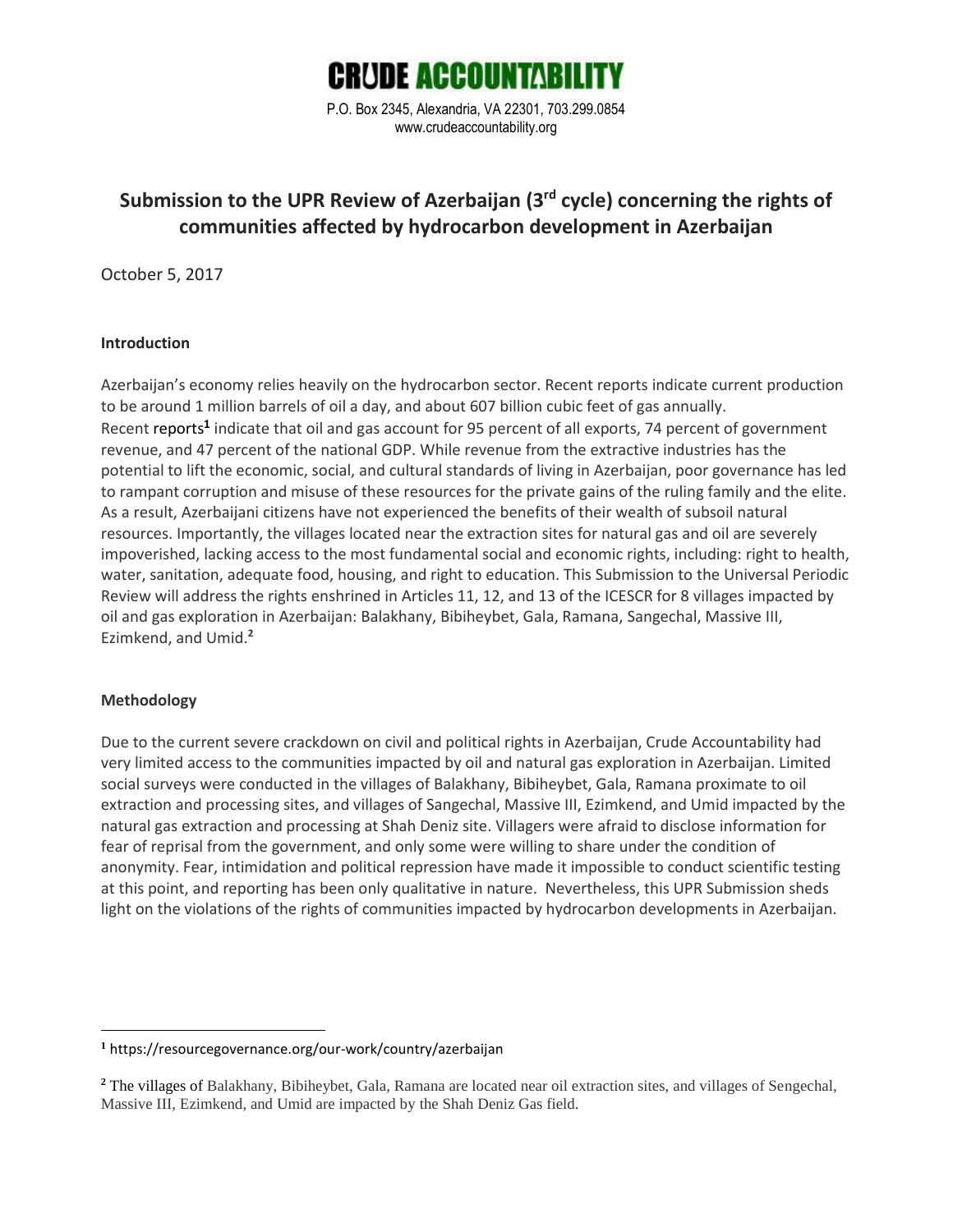### **1. Right to Health—Right to Clean Air**

Most villagers interviewed from the Sangechal, Massive III, Ezimkend, and Umid settlements near the Shah Deniz gas extraction site complain about air quality. Massive III villagers specifically noted a yellow dust that accumulates on window screens, coming from the gas terminal. Villagers in Sangachal reported a marked deterioration in air quality after the gas terminal was built. A noxious, sulfurous odor is noticed particularly at night, accompanied by visible smoke coming from the terminal.

# **2. Right to Safe and Potable Water**

Lack of access to clean drinking water is a central concern of residents from Balakhany, Bibiheybet, Gala, Ramana villages. All four villages lack clean drinking water, and, as a villager from Bibiheybet said, "It is difficult to find a single person who does not complain about their kidneys." Villagers cite kidney problems as the main widespread health issue arising from drinking the available water. Another respondent from Bibiheybet said that every member of her family suffers from kidney stones, and attributes this to the fact that the water available is full of debris, and according to reports, causes illness. Another villager stated that her nephews, who are young children, suffer from kidney stones.. Half of the village of Balakhani does not have access to water. Those who can afford it purchase a water filter, but many residents are unable to afford this purchase. One resident sent three letters to President Aliyev about the issue, asking him to provide access to clean water services. He has not received an answer.

### **3. Right to Sanitation**

Adequate santiation facilities and infrastructre are absent in all villages assessed, and sewage disposal is a central concern. In villages near the Shah Deniz natural gas terminal, at least two of the four villages do not have closed sewage systems. People either construct makeshift outhouses, or the excrement flows into the streets. During the hot months from April until September, the smell of open sewage in all of the villages is unbearable under normal conditions.

In the village of Ramana, the sewage system is open, visibly flowing through the streets. Villagers are concerned for the health of their children as they play in streets contaminated with raw sewage.

# 4. **Right to Adequate Food**

Villagers in Sengechal, Massive III, Ezimkend, and Umid have historically relied on subsistence household gardens and subsistence livestock. Since the terminal at Shah Deniz became operational in 2007, residents of the four villages have been unable to grow fruits and vegetables due to soil contamination. Plants do not mature and do not produce edible fruit. Soil contamination is a key violation of the villagers' rights as they rely heavily on subsistence food production due to the economic depression, high levels of unemployment, and poverty in the villages.

Villagers in Sengechal, Massive III, Ezimkend, and Umid also report abnormally high rates of deformities and mortality in livestock in the last several years. One villager from Ezimkend reported at least 20 of her baby sheep were born with severe physical defects and either died or had to be slaughtered.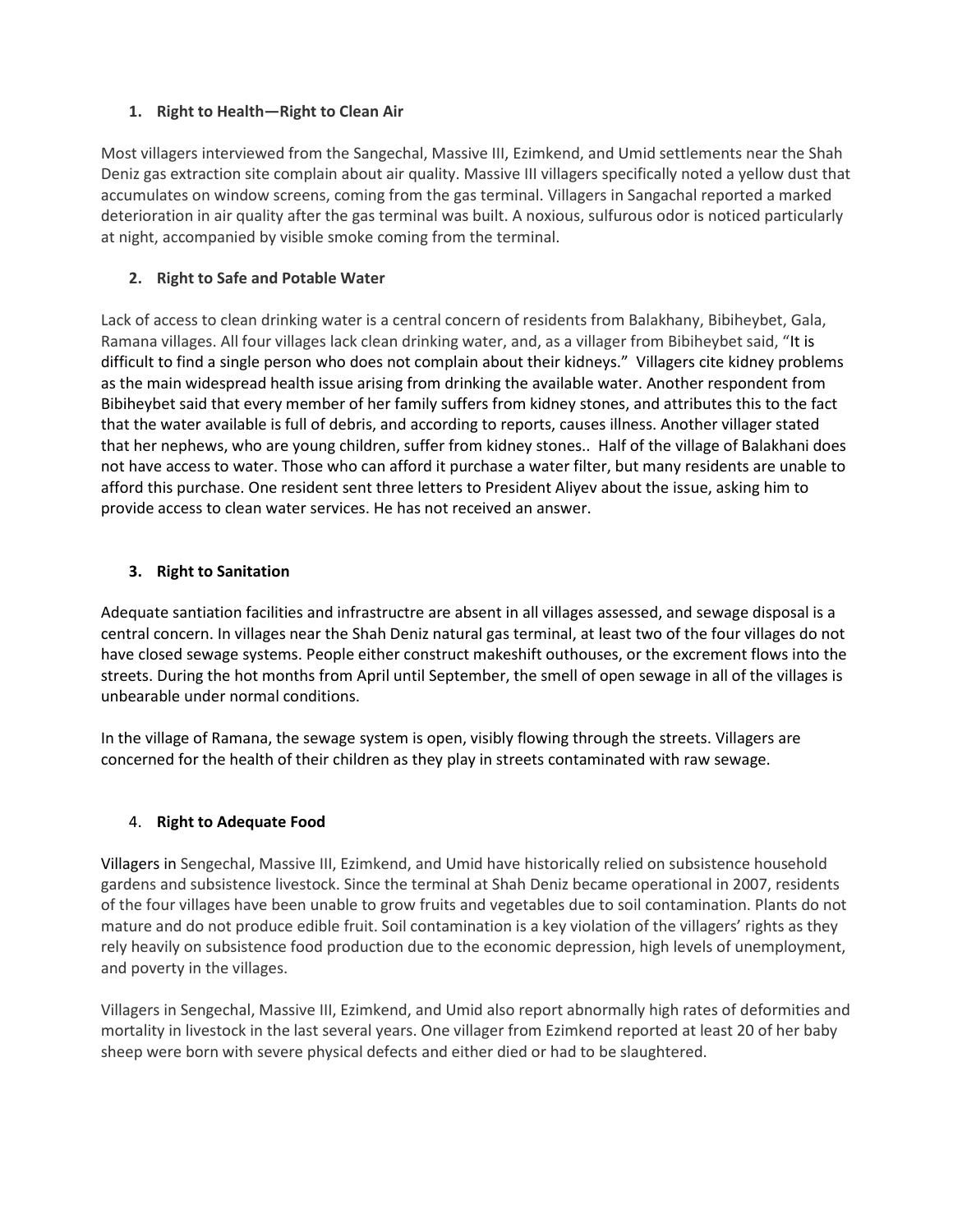# **5. Right to Medical Care**

Citizens from all of the villages included in our survey lack basic access to medical care. Although healthcare is reportedly free in Azerbaijan, all interviewees reported the demand to pay either unaffordable bribes or direct payment for in-hospital services. Villagers from Balakhany, Bibiheybet, Gala, and Ramana all report that the costs of seeking medical care are prohibitive. An elderly villager from Ramana, who lives on a standard public pension of 150 manat (USD 88) per month, reported that a single basic visit to a public doctor can range from 10 to 20 manat—an unaffordable expense. Massive III, Ezimkend, Umid, and Bibiheybet villages lack even medical dispensaries (pharmacies) or access to the most basic medical services. A villager from Bibiheybet reported that the nearest pharmacy is over an hour away, and there is no public transportation.

# **6. Right to Housing**

Some citizens interviewed for our survey have had their rights to adequate housing violated. A villager from Ramana said that villagers, including herself, have not been able to obtain deeds to their houses from the government. Government authorities maintain that it is illegal to build houses and infrastructure near the oil and gas fields, and have not provided deeds to the existing houses. Another villager from Ramana, who inherited his land from his grandfather, wanted to build a stable on his own territory. He wanted to build a barn to keep a few livestock animals for subsistence purposes. According to his report, he was sued by the government, which stated that he occupied public property despite having owned the land for generations.

In 2016, a main gas pipeline coming out of the Sangachal terminal exploded, which passed through the Massiv III village. As a result, private property was severely damaged, but there has been no compensation provided to the villagers.**<sup>3</sup>** After the blast, many people who could afford to moved away. The villagers never received compensation for all of the cracked houses. Some houses are still cracked and villagers have no means to fix them without compensation.

# **7. Right to Education**

 $\overline{a}$ 

The government of Azerbaijan fails to ensure that the children living in the communities we surveyed exercise their fundamental right to primary education. The conditions of the schools are deplorable: the schools in Ezimkend and Massive III are in bad condition and lack heating in the winter, which is a barrier to attendance in those months. The school in Ramana lacks flooring and the ceiling and walls continuously collapse, posing a danger to the children. According to interviews with residents of all villages, only about half of girls attend school past 4<sup>th</sup> grade, as families do not let them continue for cultural reasons. More should be done by the government to encourage residents to allow their girls to continue their education.

**<sup>3</sup>** Se[e http://en.apa.az/azerbaijani-news/accidents-incidents-news/socar-explosion-line-localized-no-one](http://en.apa.az/azerbaijani-news/accidents-incidents-news/socar-explosion-line-localized-no-one-injured.html)[injured.html](http://en.apa.az/azerbaijani-news/accidents-incidents-news/socar-explosion-line-localized-no-one-injured.html)